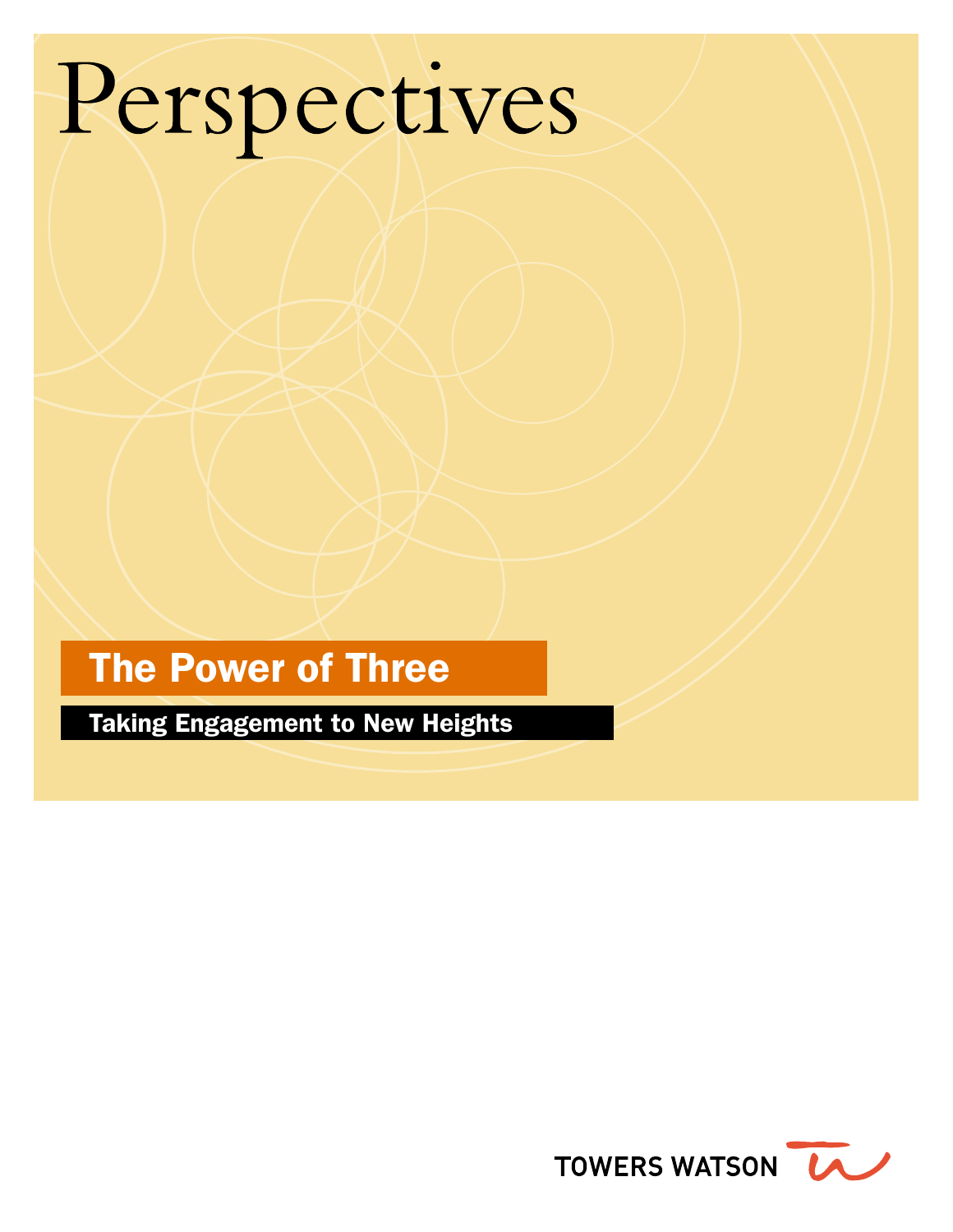Engaged employees outperform their nonengaged coworkers. Once viewed with some skepticism, that statement is now widely accepted as fact, thanks to a growing body of evidence over the past decade that validates the quantifiable relationship between levels of organizational engagement and financial performance.

We're now learning, however, that employee engagement takes a company only so far. Other factors related to the work environment also play important roles.

To influence employees' performance and their willingness and ability to "go the distance," employers can focus on two aspects of the work environment. First, they can provide the support employees need to do their work efficiently and effectively. We call this *enablement*. Employers can also create a healthful work environment — one that supports employees' physical, social and emotional well-being. We refer to this as *energy*. When an organization builds a workplace that actively marries high levels of employee engagement with enablement and energy, it opens the door wider to a significant performance lift.

Think of it as engagement to the power of three something we've termed *sustainable engagement (Figure 1)*. Why sustainable? Because the combination can boost financial performance to far greater heights.

#### Why Engagement Alone Isn't Enough

Research on the relationship between engagement and performance has typically focused on trends across organizations in a "steady state." Assuming no dramatic influences from outside the organization or within, studies have looked at how high engagement levels help organizations achieve better financial results. In reality, however, organizations face fluctuating economic trends, as well as changes in their business operations, staffing models, leadership and the like. These changes can cause employees to be ineffective despite being engaged.

Many factors can lead to employee frustration, including inadequate enablement or empowerment, de-motivating work pressures and a recognitiondeficient work environment. These and other workplace problems can hinder employees' productivity.

Understanding these influences and the risks and opportunities they present is critical to enhancing performance. By managing these workplace risks and opportunities successfully, organizations can improve levels of employee well-being, engagement and performance — and deliver more consistently superior results.

As organizations seek to do more with less, strategies for maximizing workers' contributions are critical. But the success of those strategies depends largely on the level of performance support the employer provides. Companies need to remove barriers to getting work done. Employers must ensure working conditions are optimal, and employees must be able to surmount obstacles successfully. In short, employees must feel enabled. This means employers must provide, at a minimum, well-functioning equipment, the necessary supplies, effective work processes and clear direction from supervisors. All of these contribute in a very direct way to employees' ability to get the job done.

#### Figure 1. Model of sustainable engagement

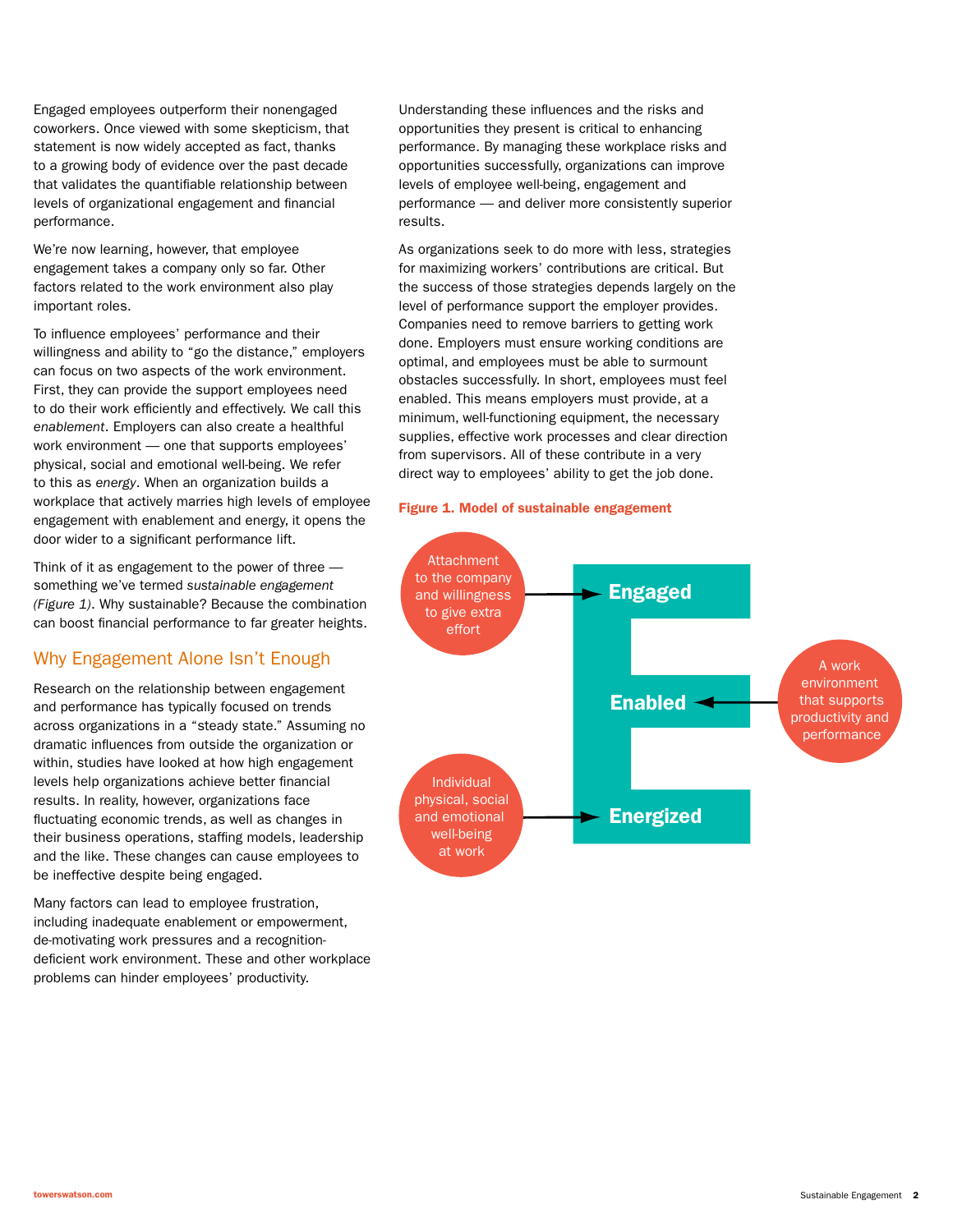Towers Watson research shows the business advantage of not only engaging employees, but also enabling high levels of performance. In a study of 10 global companies with employee surveys that include measures of enablement and engagement, we found the highest levels of net profit margin in companies with high levels of both engagement and enablement, as shown in *Figure 2*. Enabling employee performance thus increases the positive impact of engagement on business success.

But support alone isn't enough to sustain strong performance over time. As confident as we might be in our ability to overcome the limitations of time and distance, there often aren't enough hours in a day to meet the demands of the global workplace, no matter how enabled we are. Pressures mount, business relationships fray, employees burn out, and personal well-being is jeopardized. To perform at their best, employees need healthful environments that help sustain high energy levels. For example, clear priorities, effective teams, respectful colleagues, and a balance between performance expectations and job pressures all contribute to employees' sense of well-being on the job. In turn, positive well-being generates energy and supports sustained effort.

Our study of a large multinational organization illustrates how well-being contributes to sustained employee engagement. As part of this company's annual employee survey, we developed a well-being index. The index focuses on social connections at work and workers' perceptions of stress and pressure on the job. For the study, we identified two divisions with similar business operations: one in which workers had particularly favorable feelings of well-being, and another characterized by unfavorable views. Importantly, levels of employee engagement in both divisions were nearly identical. As shown in *Figure 3,* the division with high well-being sustained and even improved its engagement score over a year, gaining four points. In contrast, engagement in the division with low well-being declined nearly 10 points. In short, strong feelings of well-being sustained the level of engagement needed to support and enhance business performance.

As we've noted, though, enablement is only one part of the equation. The true power comes from the triad: engagement, enablement and energy. Engaged employees who don't have appropriate support and

#### Figure 2. Net profit margin (one year) by engagement and enablement







feel overwhelmed by stress not only are likely to underperform, but also represent a business risk. They could be frustrated, demoralized or angry, if not all three of those things. It's easy to imagine the potential outcomes from such employees interacting with customers, making key decisions about quality or evaluating product innovations. Poor quality, suboptimal manufacturing, and lost customers and revenue are all significant risks in such instances.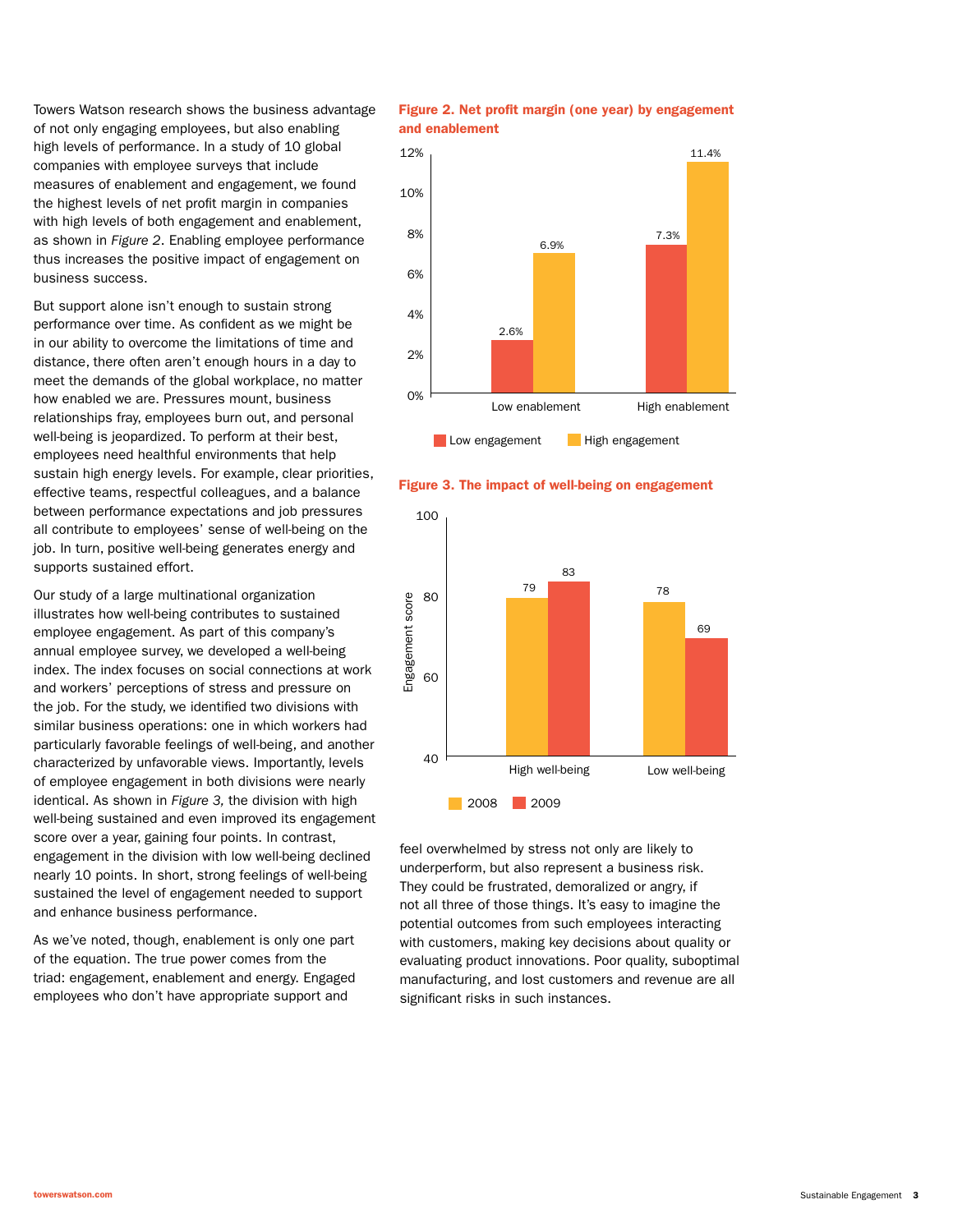To validate our intuitive understanding of the importance of all three elements in driving performance, we conducted another study of 50 global companies for which we had data on the three elements. We found that companies with the combined impact of all three sustainable engagement factors can generate operating margins almost three times higher than companies with low engagement, and nearly two times higher than companies with high engagement alone, as shown in *Figure 4.*

#### Harnessing the Power of Sustainable Engagement for Competitive Advantage

In short, while highly engaged employees generally produce better business outcomes than their less engaged coworkers, engagement alone doesn't guarantee top performance. Companies can realize greater value by seizing the opportunity to not only engage employees, but also enable and energize their efforts.

The most reliable way to assess sustainable engagement is to measure each of the three elements individually by way of an employee opinion survey. You may assess each one with only a handful of questions and then combine the results to form a sustainable engagement index. While measuring sustainable engagement alone is useful in gauging current levels and comparing them with relevant external benchmarks, a more valuable approach is to measure engagement together with a broad range of factors related to employees' work experiences and how the company functions. In this approach,

sustainable engagement is examined as an outcome, or consequence, of workplace conditions. Moreover, post-survey statistical analyses can reveal the key drivers of sustainable engagement, pointing to critical areas for improvement in efforts to boost business performance.

When an energy company used this approach, company leaders found the key drivers of sustainable engagement to be empowerment, teamwork and cooperation, and leadership, as shown in *Figure 5*. In other words, this organization can improve the ability of its workforce to foster business success by further empowering employees, helping them to work more effectively in teams and improving leadership capabilities across the organization.

Developing strategies for each of these drivers requires input from different levels of the organization. Empowering people is an important element of immediate supervision. First-level managers can take concrete steps to increase employee involvement in decision making and to ensure employees can apply their abilities appropriately. Line managers can also improve teamwork by helping employees work together more effectively to achieve team goals. In addition, divisional and functional leaders can play a role by fostering the sharing of best practices and by creating more opportunities for cross-department teams and projects. Finally, senior leaders can ensure that their internal communications recognize and encourage employees' efforts, and express concern for individuals' well-being.



#### Figure 4. The link between sustainable engagement and business results

#### **Sustainable** Engagement Empowerment **Teamwork** and Cooperation **Leadership** Job makes good use of skills and abilities Involved in decisions that affect the work Members of team work together to produce outstanding results Good cooperation between departments Management style encourages employees to give their best Management is interested in well-being of employees

Figure 5. Company example of key drivers of sustainable engagement